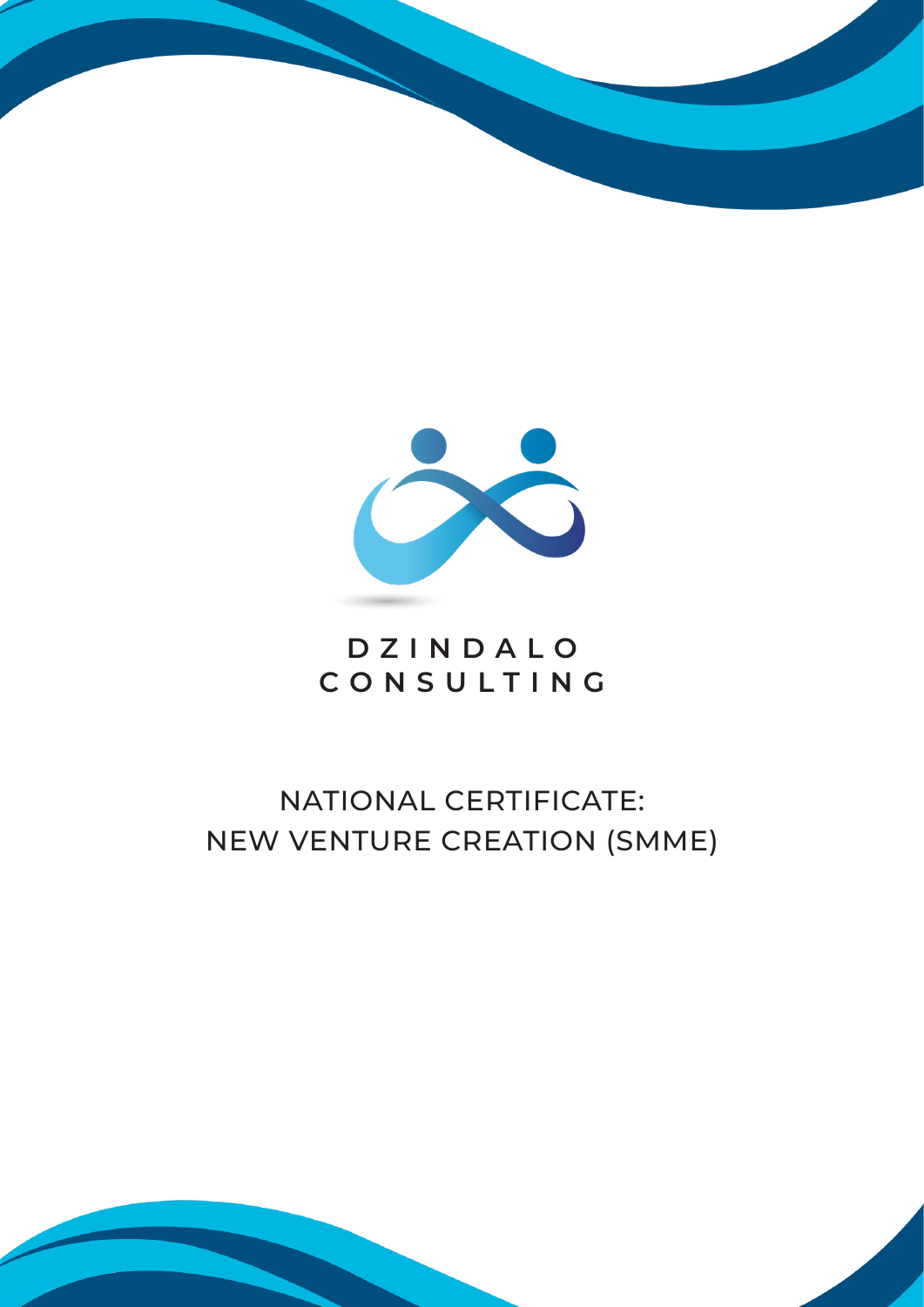

## SERVICES SETA Qualifications

### National Certificate: New Venture Creation (SMME)

| <b>Qualification ID</b>                                                                                                                                                                                                                                                                                                                                  | <b>Qualification Name</b>                            | l evel | Credits |
|----------------------------------------------------------------------------------------------------------------------------------------------------------------------------------------------------------------------------------------------------------------------------------------------------------------------------------------------------------|------------------------------------------------------|--------|---------|
| 49648                                                                                                                                                                                                                                                                                                                                                    | National Certificate: New Venture<br>Creation (SMME) |        | 138     |
| Description:<br>The purpose is to provide a qualification that can form a basis for structured programmes for potential and existing entrepreneurs on<br>opportunities to start and grow sustainable businesses that form part of the mainstream economy, enables learners to tender for business<br>opportunities with both public and private sectors. |                                                      |        |         |

This qualification is designed for learners who intend to set up or have already set up own ventures.

### Curriculum

Core Unit standards (70 credits)

- Apply basic business ethics in a work environment (2)
- Apply the basic skills of customer service remains, the bereaved and equipment (2)  $\blacksquare$
- Behave professionally in a business environment (4) **TT**
- $\mathbf{r}$ Determine financial requirements of a new venture (8)
- Identify and demonstrate entrepreneurial ideas and opportunities (7) П
- Identify the composition of a selected new ventures industry/sector and its procurement systems (8)
- Manage business operations (8)
- Manage finances for a new venture (10) m.
- Manage marketing and selling processes of a new venture (7)
- Match new venture opportunity to market needs (6)
- Produce a business plan for a new venture (8)